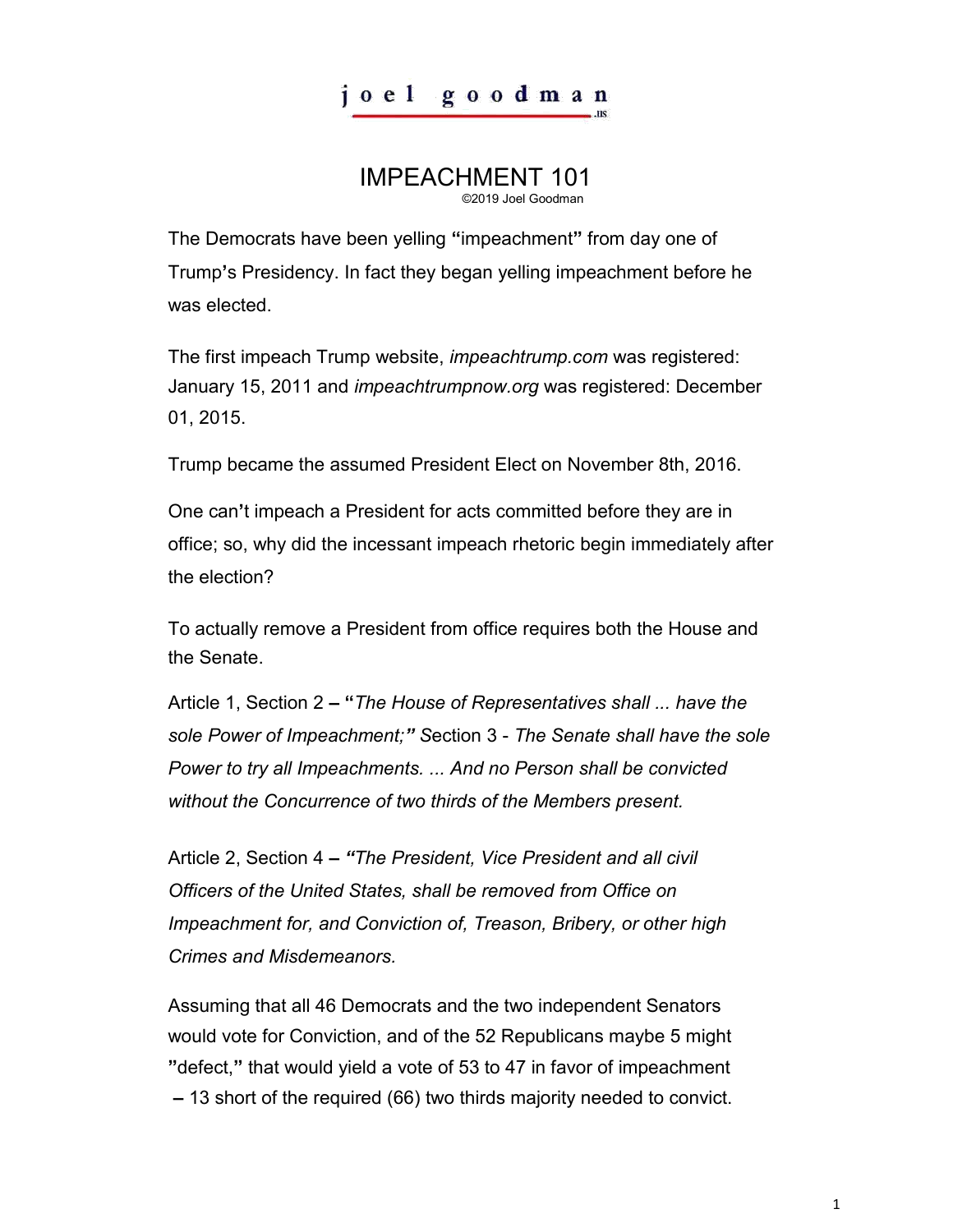So, if the Democrats know that conviction is impossible with a majority Republican Senate, one must ask why the call for impeachment, since the President will not be convicted?

The answer is and has been rather clear since the beginning - to thwart Trump**'**s re-election.

If we look at what Trump represents we find strong support for the Leftists to get rid of Trump. Trump represents America; the America in which most Americans grew up, and the America most still love; a flawed but wonderful nation.

But, America is different from the vast Socialist, Globalist controlled world.

Trump is a nationalist. His stance on nationalism is opposed by tremendous forces around the world. He is not alone in his quest for national reemergence. We have seen the struggle for national independence play out in England, where a majority of Britains voted to leave the EU. That struggle has forced PM Teresa May to resign because she was seen as too weak in her stance to leave the EU regardless of a **"**soft exit**"** deal or not. There are movements in Sweden, Italy, and Hungary. Even the lost conflict in the Ukraine was about not succumbing to globalist EU economic policies.

Trump**'**s disruptive potential appeared on the radar as early as 2011, when the first impeach Trump website was registered. By 2015 it became obvious that he was serious about running. Once Trump won, the movement to impeach went into high gear.

The Globalists need to stop Trump **–** ergo, Leftist / Progressive / Globalist George Soros has been involved in funding from Ukraine**'**s Maidan Revolution to the Brexit Re-Vote campaign. The Democrats have been trying to undermine traditional America from within with unbridled immigration. Future demographics based on the current rate of influx of illegal aliens and future illegal alien births, will not allow for a sustainable republican form of government; a much more socialized government being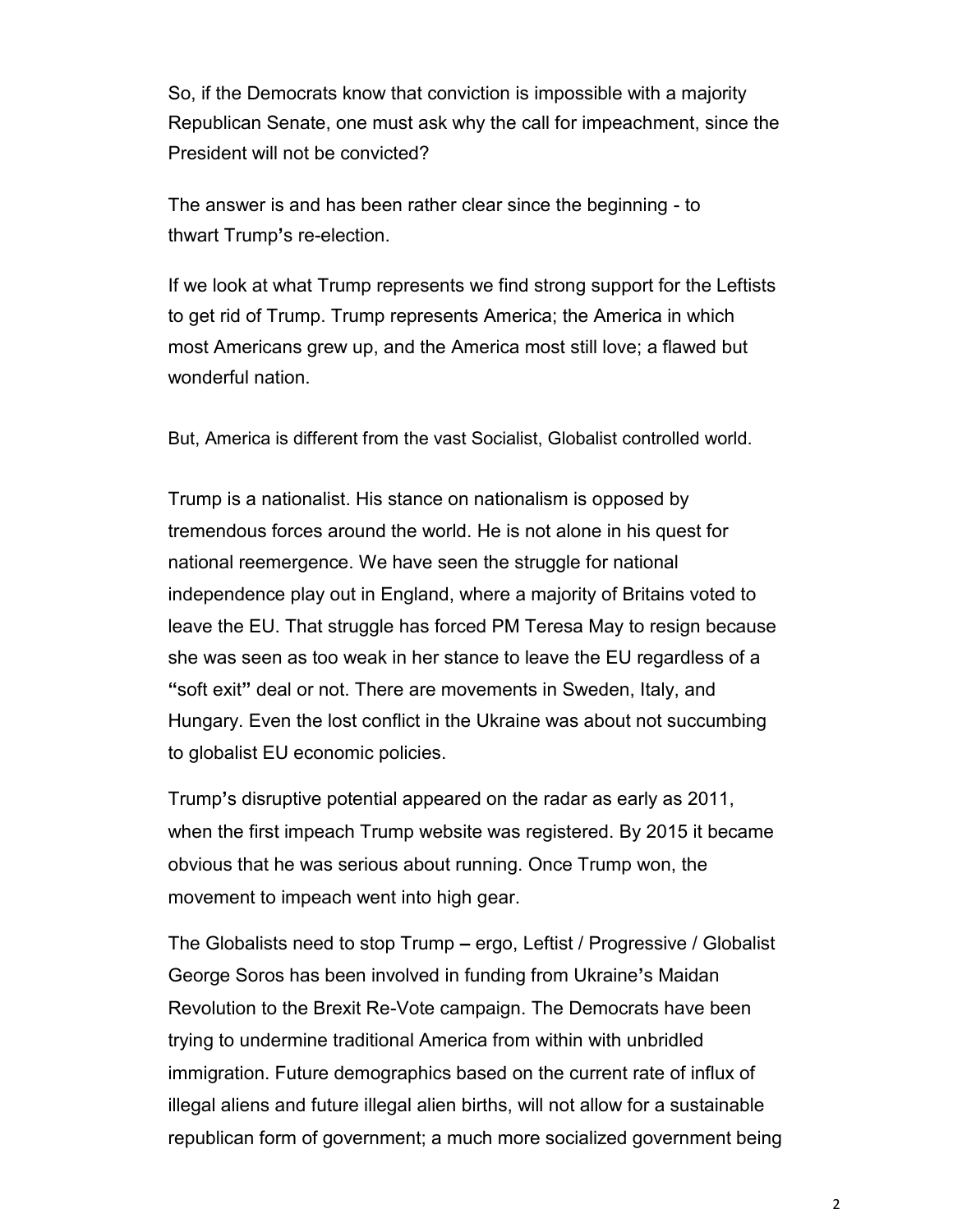the only solution that would support the un-acculturated mega millions who will eventually vote and will need and demand continuing government assistance to exist.

Trumps**'** signature immigration stance, is closely aligned with the growing opposition to open borders in Europe, but is anathema to the open borders crowd in America. His alliance with the mood and political sentiments of much of the world outside the U.S. is evidenced by the results of the just held EU elections, which saw the brand new British Brexit Party win an unexpected large 32% plurality over the other four parties, including the ruling Conservatives, and Hungary**'**s Pro-Christian Culture anti-immigration Fidesz Party that won with a 52% majority.

Since Trump wasn**'**t stopped by a two year witch hunt, he must be stopped at the next presidential election; before he is able to align the United States with those European states promoting nationalism and balking at open borders and unlimited immigration. Those on the Left who thought that after President Obama the movement towards an U.N. run globalist order was a *fait accompli* are in complete emotional and strategic disarray, and are using whatever tactics they can to get rid of this straight talking American political interloper.

The move to impeach at its core is something that allows Donald Trump to be portrayed as a most terrible human being **–** the more terrible the better.

If we look at Joe Biden**'**s campaign pitch: *"Make America Normal Again,"* the obvious inference is that under trump, America is abnormal. The cry for impeachment is all about making Trump appear to be a social pariah. It is about portraying him as an abhorrent aberration, mentally unhinged, a crooked deceitful monster **–** a usurper who is undermining this country for his own profit. Many Liberals are already convinced that Trump is crooked. The cry for impeachment is about hammering home the message so that more and more people believe it; and of course, the media is promoting that message with most outlets running stories as high as 95% negative about Trump; presenting impeachment stories in ways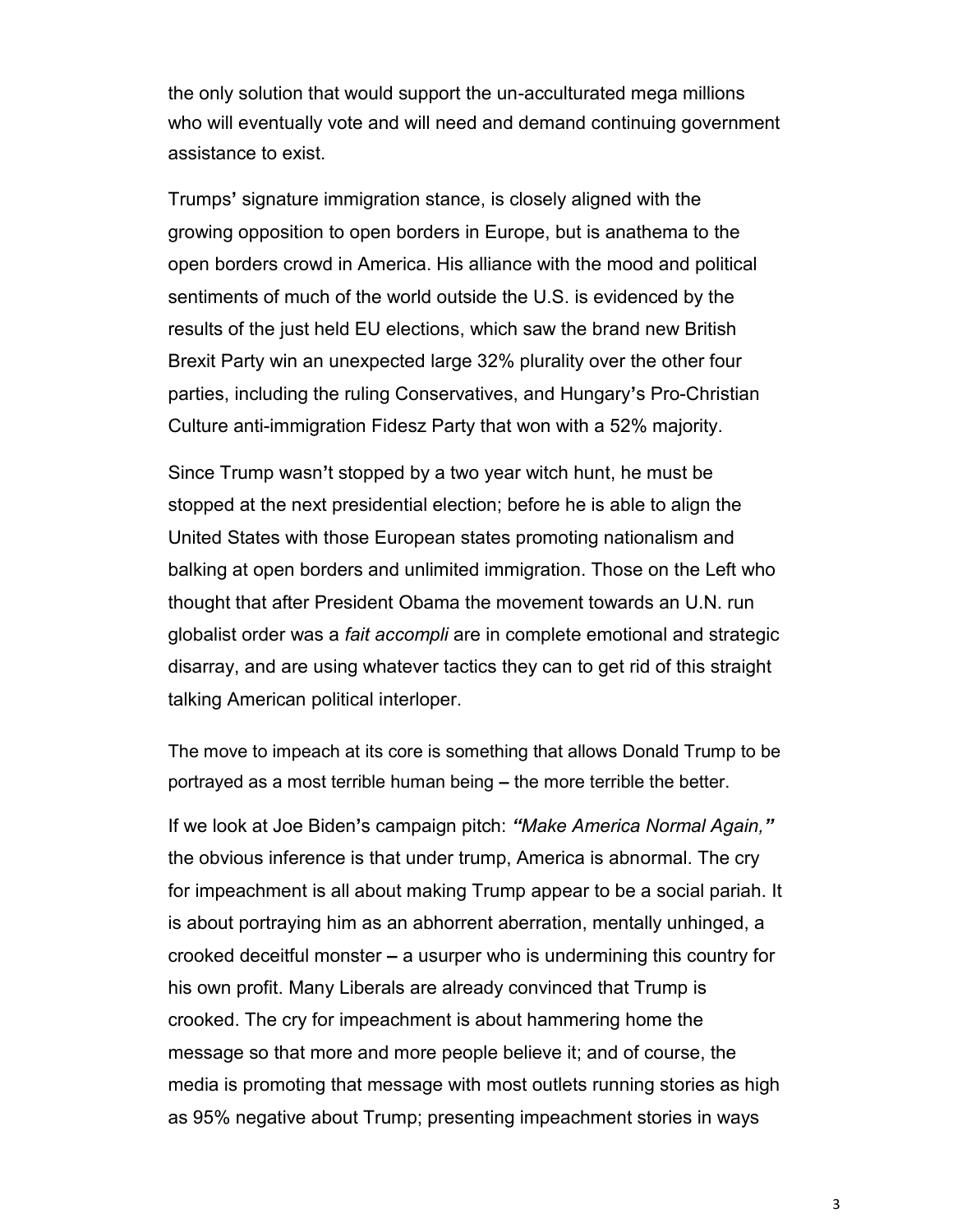that would lead someone to believe that the fate of a democratic America is at stake.

The Chairman of the House Intelligence Committee, Adam Schiff, like many other Democrats and news people, has gone so far as to completely invert the truth, saying *"That while Trump stonewalls the public from learning the truth about his obstruction of justice, Trump and Barr conspire to weaponize law enforcement and classified information against their political enemies.***"**

If it weren**'**t so heinously outrageous it would be laughable and farcical, that a member of Congress, imbued with a certain grant of power would accuse the President of committing certain illegal actions widely known to have been committed by his own Party over the past several years.

It was the Obama Administration that weaponized law enforcement against its political enemies; using the IRS to target conservative Tea Party leaders, and allowing the DOJ to use the Clinton campaign**'**s bogus dossier to serve as the basis for spying on the Trump campaign.

The actions of the Democrats have gone beyond brazen. It goes beyond a freshman Congresswoman, on the floor of Congress, calling the President a Motherfucker who should be impeached. For two years the Democrats have been trying to label the President as mentally unbalanced, unfit to hold office. They arranged for a group of psychologists who have never met the President to declare him unbalanced and unstable. As if to try and top that, the Democrats have released a "report" that more than one thousand former Federal prosectutors have declared that President Trump has, in fact, commited the crime of Obstruction of Justice. The Speaker of the House has on several occasions impugned the President**'**s behavior as irrational; and recently she suggested that the President**'**s family or staff should *"have an intervention for the good of the country."* As if that weren't enough, she has stated that wants to see the President in prison. Whether or not that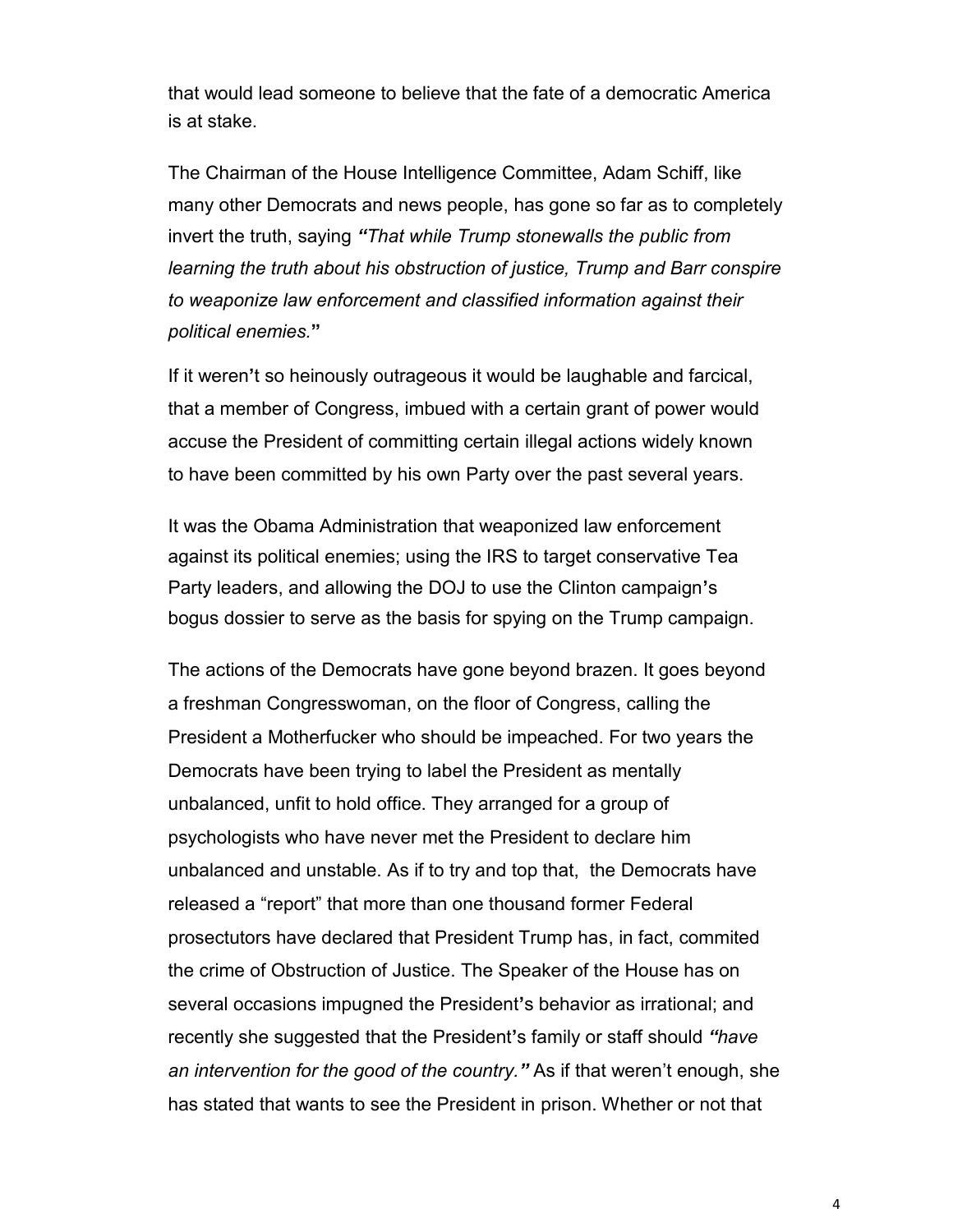happens, for the moment, is less important than the idea and the image of the President as a convicted felon circulating in the media and in susceptible voters' minds.

Everything that is being done is to create whatever aura of doubt over the competence of the President; a man who has been fighting for his survival for two years against greater odds than any other President has ever faced; and while under pressure and disloyalty from the Democrats in Congress, the liberal media and the federal bureaucracy, he has managed to put the country on a more sound path than it has been on in almost half a century.

Most Liberals do not listen to right wing talk radio or read non-liberal publications. There are intelligent, generally well informed people who, when it comes to Donald Trump, know only what they have learned from the likes of CNN, CNBC and the NY Times.

In fact, if you have a discussion with many liberals who despise Trump and begin to explain the situation from a point of view that differs from theirs, they will blatantly tell you they are **'**not interested in your point of view.**'** The Left does not want to hear anything the Right has to say.

The impeachment movement is about reaching out to the Democratic base and to as many liberal leaning Independents as can be reached. The attempt to get Trump**'**s taxes and personal information needs a justification. The Democrats are hoping that their continuing House investigations will serve as that justification in the courts. The goal is to find anything that can potentially embarrass or expose some idiosyncrasy in Trump**'**s wide ranging business dealings; anything that will make him seem more imperfect and less successful. Merely claiming that Trump needs to be investigated further, or that his taxes need to be examined, or especially that he deserves to be impeached casts a shadow of doubt over him in the minds of millions of people.